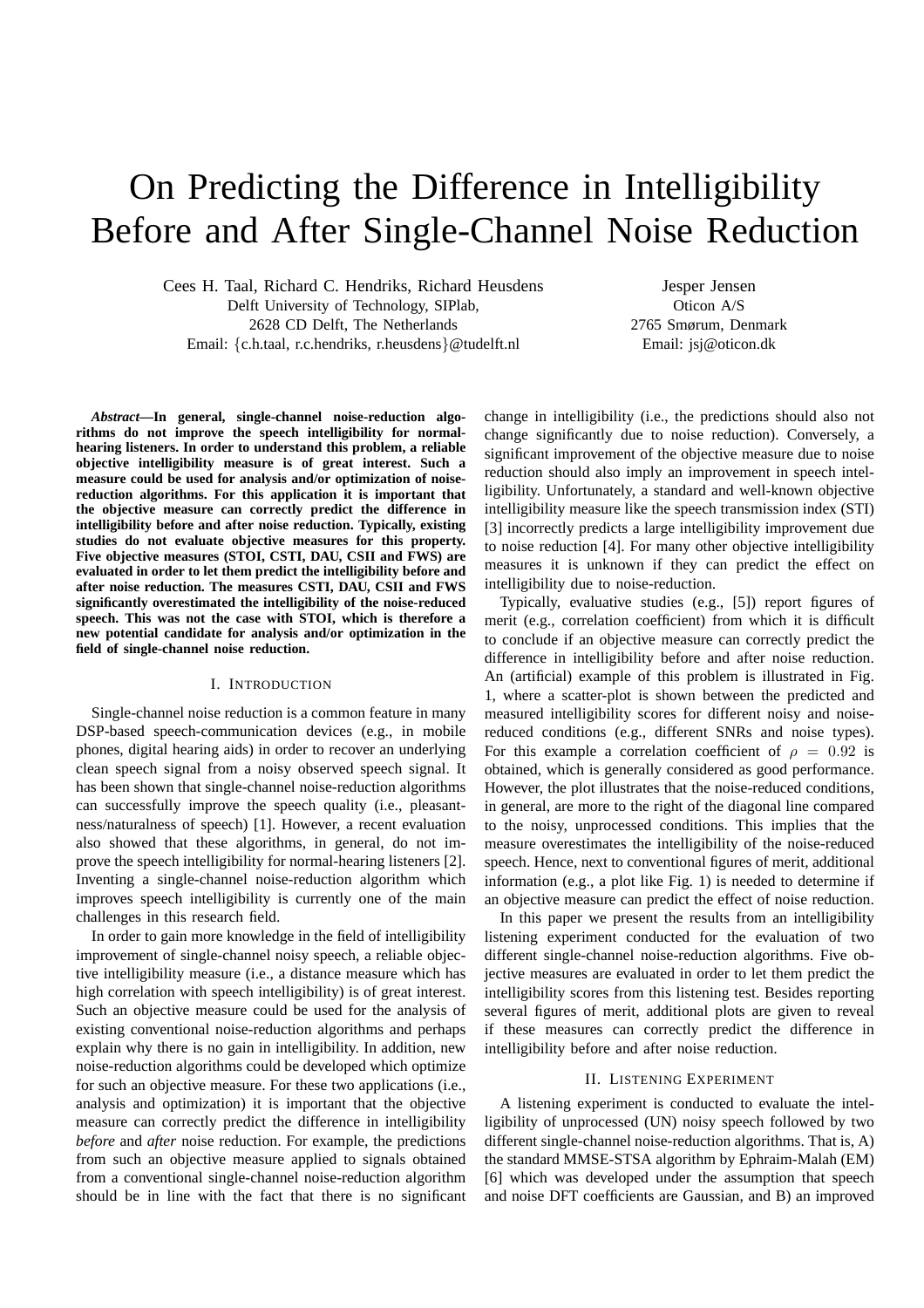

Fig. 1. Despite high correlation ( $\rho$ =0.92), an objective measure can report incorrectly higher intelligibility scores for noise-reduced (NR) signals compared to unprocessed (UN) noisy speech.

Measured intelligibility (%) Measured intelligibility 60  $40$  $\overline{2}$  $\Omega$ −8.9 −7.7 −6.5 −5.2 −3.1 SNR(dB)

80

 $(%)$ 

UN EM SG

100

Fig. 2. Average intelligibility scores and standard errors for unprocessed (UN) speech-shaped noise degraded speech, and two noise-reduction schemes (EM, SG). See text for more details.

## version by Erkelens *et al.* (SG) [7], which assumes the speech and noise DFT coefficients to be super-Gaussian and Gaussian distributed, respectively. For both algorithms, the a priori SNR is estimated with the decision directed approach [6] with a smoothing factor of  $\alpha$ =0.98. The noise PSD in EM and SG is estimated using Minimum Statistics [8] and the noisetracker described in [9], respectively. Maximum attenuation is limited to 10 dB in both algorithms. In SG, the parameters describing the assumed super-Gaussian density of the speech DFT coefficients are  $\gamma=1$  and  $\nu=0.6$ , see [7] for details.

The signals are taken from the Dantale II corpus [10] and are degraded by additive speech-shaped noise (SSN) at a sample rate of 20 kHz. Five different SNRs are considered (-8.9 dB, - 7.7 dB, -6.5 dB, -5.2 dB and -3.1 dB), which were chosen such that the psychometric function of clean speech degraded by SSN (derived from earlier experiments, see [11]) was sampled approximately between 50% and 100% intelligibility.

Fifteen normal-hearing Danish-speaking listeners were asked to judge the intelligibility of the noisy signals and the two enhanced versions. The signals were presented diotically through head-phones (Sennheiser HD 280 pro) at a sound pressure level of approximately 65 dB SPL (A-weighted). The three processing conditions (i.e., UN, EM and SG) and 5 SNR values make up  $3*5=15$  conditions. For each of the 15 conditions, each listener is presented with 10 five-word sentences. The average score for all users and for one condition was consequently obtained by the average percentage of correct words.

The results from the listening experiment are shown in Fig. 2. As can be observed, both noise-reduction algorithms have a very small effect on the speech intelligibility compared to the intelligibility of the noisy unprocessed speech. No statistical significant intelligibility improvements were measured due to either of both noise-reduction algorithms. This result is in line with the results from [12] where, in general, no noise-reduction scheme could improve the intelligibility of noisy speech.

## III. OBJECTIVE INTELLIGIBILITY MEASURES

In total five different objective intelligibility measures are included in this evaluation. These are all a function of the clean and the modified speech signal (i.e., UN, EM, SG). We will only highlight the main aspects of each model and motivate why it is included in this evaluation. For further details about each objective measure the reader is referred to its corresponding reference.

The short-time objective intelligibility measure (STOI) [13] is developed by the authors and shows high correlation ( $\rho$ =0.95) with the speech intelligibility of ideal binary masked (IBM) noisy speech from [11]. Although IBM and conventional single-channel noise reduction algorithms are different techniques, they both apply some time-frequency varying gain function to the noisy speech. Therefore, we hypothesized in [13] that STOI could be a potential candidate for speech-intelligibility prediction of single-channel noisereduced speech.

The perceptual model developed by Dau *et al.* (DAU) [14], acts as an artificial observer and is originally used for accurately predicting masking thresholds for various masking conditions. More recently it has also been shown that the model can be used as a good intelligibility predictor for IBM-processed speech [15]. Similarly as with STOI, it may therefore be a potential candidate for speech-intelligibility prediction of single-channel noise-reduced speech.

In [16], an evaluation is presented for various STI-based intelligibility measures. One STI-based measure included in this evaluative study is the normalized covariance-based STI (CSTI), which shows promising results with respect to spectral subtraction [16] (i.e., a conventional single-channel noisereduction algorithm). It is of interest to see if these results also hold for the noise type and noise-reduction algorithms included in this evaluation.

Recently, a new version of the frequency weighted segmental SNR (FWS) was proposed in [12]. The measure has good performance with respect to speech-intelligibility prediction of single-channel noise-reduced speech in the evaluative study of [5]. However, it has not been evaluated yet in order to predict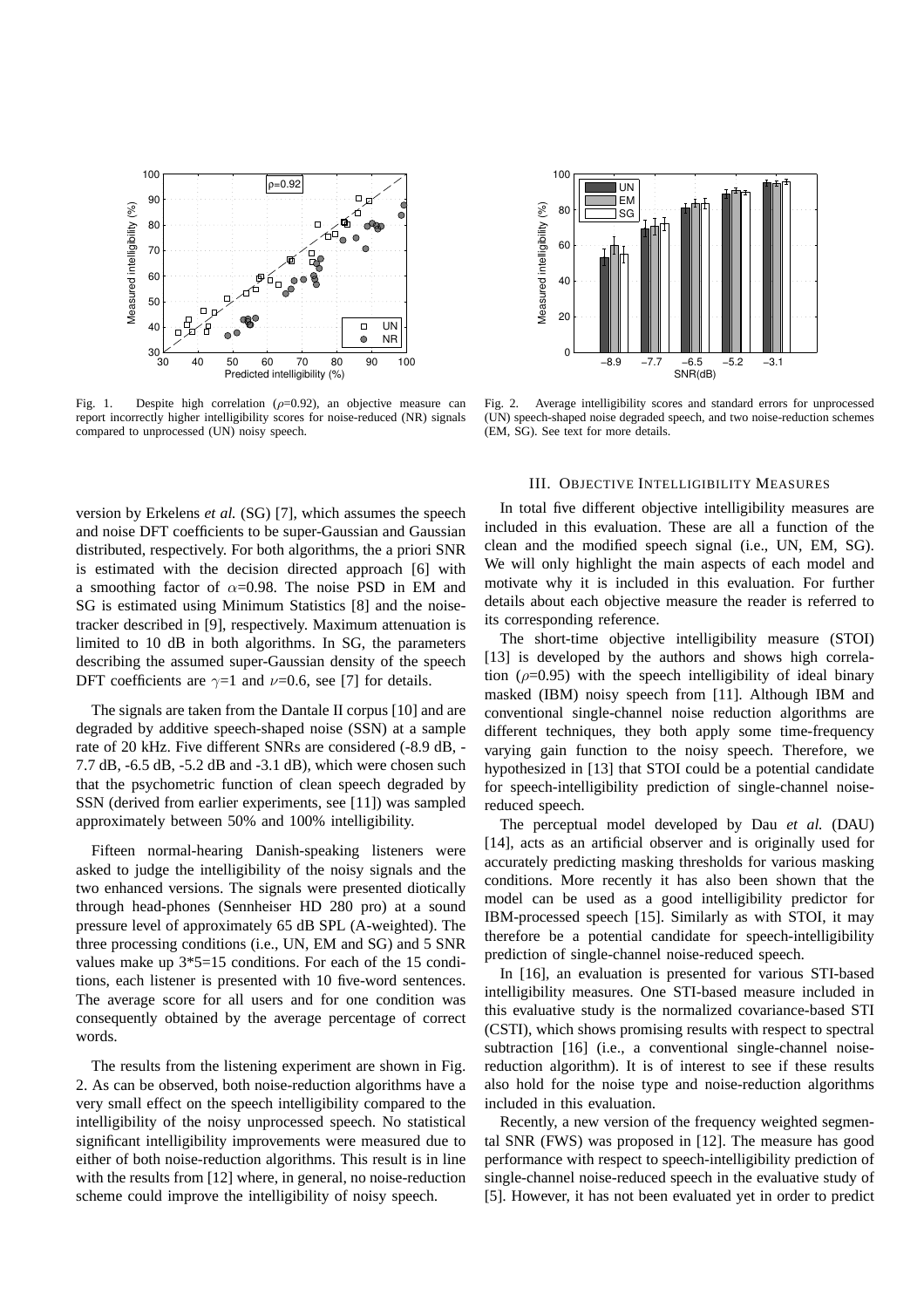the difference in intelligibility before and after noise reduction.

Finally the coherence speech intelligibility index (CSII) [17] is included, which shows good correlation with various nonlinear distortions (e.g., peak clipping). An earlier study already reported that CSII predicts an incorrect intelligibility improvement due to noise reduction [18]. However, the model has not been evaluated with the combined noise type (SSN) and noise-reduction schemes (EM, SG) included in this paper. It is of interest to see if our results will be in line with [18] also under these conditions.

#### IV. GENERAL PROCEDURE

To evaluate the objective measures, 30 five-word sentences are used from the corpus, where for each sentence the corresponding modified sentence (e.g., UN, EM, SG) is obtained. The clean speech sentences and the modified speech sentence are then concatenated separately, resulting in one clean and one modified speech signal with a length approximately equal to 90 seconds. Before evaluation, noise-only regions (i.e., regions where no speech is present) are removed as described in [13].

Typically, objective measures do not directly predict an absolute intelligibility score but instead some monotonic relation is present between the objective scores and the results from the listening experiment. A mapping is needed in order to obtain an absolute intelligibility score between 0% and 100%. The logistic function is used for this,

$$
f(d) = \frac{100}{1 + \exp(ad + b)},
$$
 (1)

where  $a$  and  $b$  are free parameters, which are fitted to the intelligibility scores with a nonlinear least squares procedure, and  $d$  denotes the objective score for one particular objective measure. This logistic function is only fitted to the UNconditions, which is then used to predict the absolute intelligibility scores for the noise-reduction conditions. In this manner the UN-conditions will be well predicted by all objective measures. Fig. 3 illustrates an example of this calibration process for DAU. The logistic function clearly fits the data points very well for the UN-conditions, which can now be used to let the model predict the absolute intelligibility scores for the other noise-reduced conditions.

The performance of all objective measures is evaluated with the RMS of the prediction error (RMSE),

$$
\sigma = \sqrt{\frac{1}{S} \sum_{i} (s_i - f(d_i))^2},\tag{2}
$$

where s refers to an intelligibility score obtained in processing condition  $i$  and  $S$  denotes the total number of processing conditions. In addition, the maximum absolute deviation (MAD) is included,

$$
MAD = \max_{i} \left( |s_i - f(d_i)| \right),\tag{3}
$$

which reveals the worst-case prediction for each objective measure on speech intelligibility due to noise reduction. Since



Fig. 3. Results of the calibration process for DAU. A logistic function is fitted to the intelligibility scores of the noisy unprocessed speech (UN), which is then used to predict the intelligibility scores for the other processing conditions.

the UN-conditions were included in the calibration process they are *excluded* in the evaluation of Eqs. (2), (3).

For the illustrative example from Fig. 1 this general evaluation procedure would measure the distance of the NRconditions from the dashed, diagonal line. Hence, the RMSE and MAD will reveal the ability of each objective measure to predict the effect on intelligibility due to noise reduction.

#### V. RESULTS

The scatter plots of the predicted and measured intelligibility scores for all objective measures are shown in Fig. 4. A perfect prediction would imply that all points are fitted by the dashed diagonal line. Due to the calibration procedure, all objective measures almost perfectly predict the intelligibility scores for the unprocessed noisy conditions (UN). Remaining data points appearing to the right of the dashed diagonal line imply an incorrect predicted over-estimated intelligibility improvement due to noise reduction.

The best performance is obtained with STOI, which had the lowest RMSE of 4.4%. Even for the worst-case MAD only an intelligibility improvement of 6.9% is reported. These overestimated improvements are very low and fall within a similar range as the standard errors from the estimated mean intelligibility scores from the listening experiment (See Fig. 2). Note, that STOI has already high correlation ( $\rho$ =0.95) for a different large dataset [11] for both unprocessed noisy and ideal binary masked noisy speech [13]. No parameters of STOI have been modified in this paper.

The measures CSTI, DAU, CSII and FWS all four significantly overestimated the intelligibility scores of the noisereduced speech with RMSEs, 12.7%, 10.5%, 12.6% and 11.4%, respectively. Hence, one should take into account this overestimation when using these measures for analysis and optimization in the field of single-channel noise reduction. For the conventional STI [3] (The conventional STI is different from the CSTI used in this paper) and CSII [17], it was already known from literature that the speech intelligibility is overestimated after noise reduction, [4] and [18], respectively.